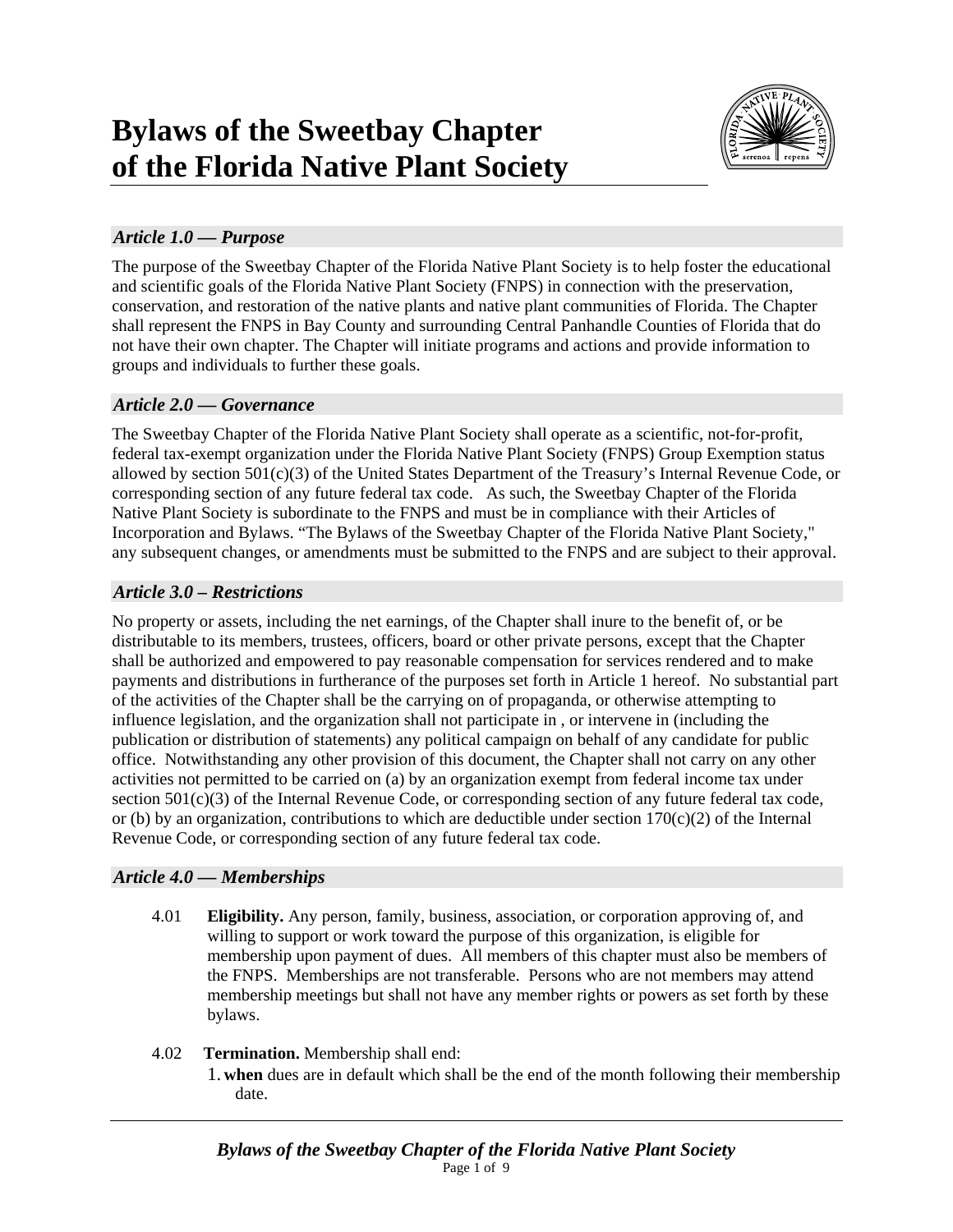- 2. **when** a valid mailing or emailing address is no longer available.
- 3. **upon** the death or resignation of a member.
- 4.**for cause**, upon affirmative vote of two-thirds of those members present at a FNPS Board of Directors meeting. (See 4.08)
- 4.03 **Administration**. Definitions of membership categories, Chapter membership, the annual dues for each class of membership, policy for reinstatement after short-term lapse, and forms for membership solicitation and renewal, shall be as established by the FNPS.
- 4.04 **Reinstatement**. Following termination of membership as defined above, a membership may be reinstated by reapplication with payment of dues, or by submission of a valid mailing address if dues are still current. If the membership has been lapsed for six months or more, it shall have a new annual payment month that corresponds to the date of reinstatement. If membership is terminated for cause, membership status shall require an affirmative vote of two-thirds of those members present at a FNPS Board of Directors meeting.

### 4.05 **Rights.**

- 4.051 *Of persons.* Each person who is a Chapter member is entitled to (1) participate in both FNPS and Chapter sponsored activities, (2) vote on any question requiring a vote of the general membership, (3) receive a copy of these bylaws and (4) be elected or appointed as an officer or director.
- 4.052 *Of others.* Each group or business that is a Chapter member is entitled to (1) have all persons in the group or business participate in FNPS and Chapter sponsored activities, (2) one vote on any question requiring a vote of the general membership, and (3) have one of their group or business eligible to be an officer or director and receive these bylaws.

#### 4.06 **Powers.**

- 4.061 *Of voting.* At annual meetings chapter members shall, by a plurality decision of those present, elect officers. At all meetings of members, members in good standing are entitled to vote on any motion, which vote shall be controlling if contrary to a vote of the Board.
- 4.062 *Limitations.* No individual, group or business has the power to bind the chapter under any circumstances without express authority from the Board.

#### 4.07 **Meetings.**

- 4.071 *Annual.* The Board of Directors shall designate a time and place for an annual meeting of the Chapter members. This shall normally be around the first week in May, but not more than fourteen (14) months following the previous annual meeting. Notice of the annual meeting shall be provided to all Chapter members at least three weeks in advance. This notice shall be appear on the Chapter calendar, either written or electronic, and/or posted on the Chapter's website. However, failure to hold a timely annual meeting shall in no way affect the terms of officers or directors of the Chapter, or the validity of actions of its board.
- 4.072 *Regular.* Meetings or field trips must be held at least six times each year at a time and place to be determined by the membership.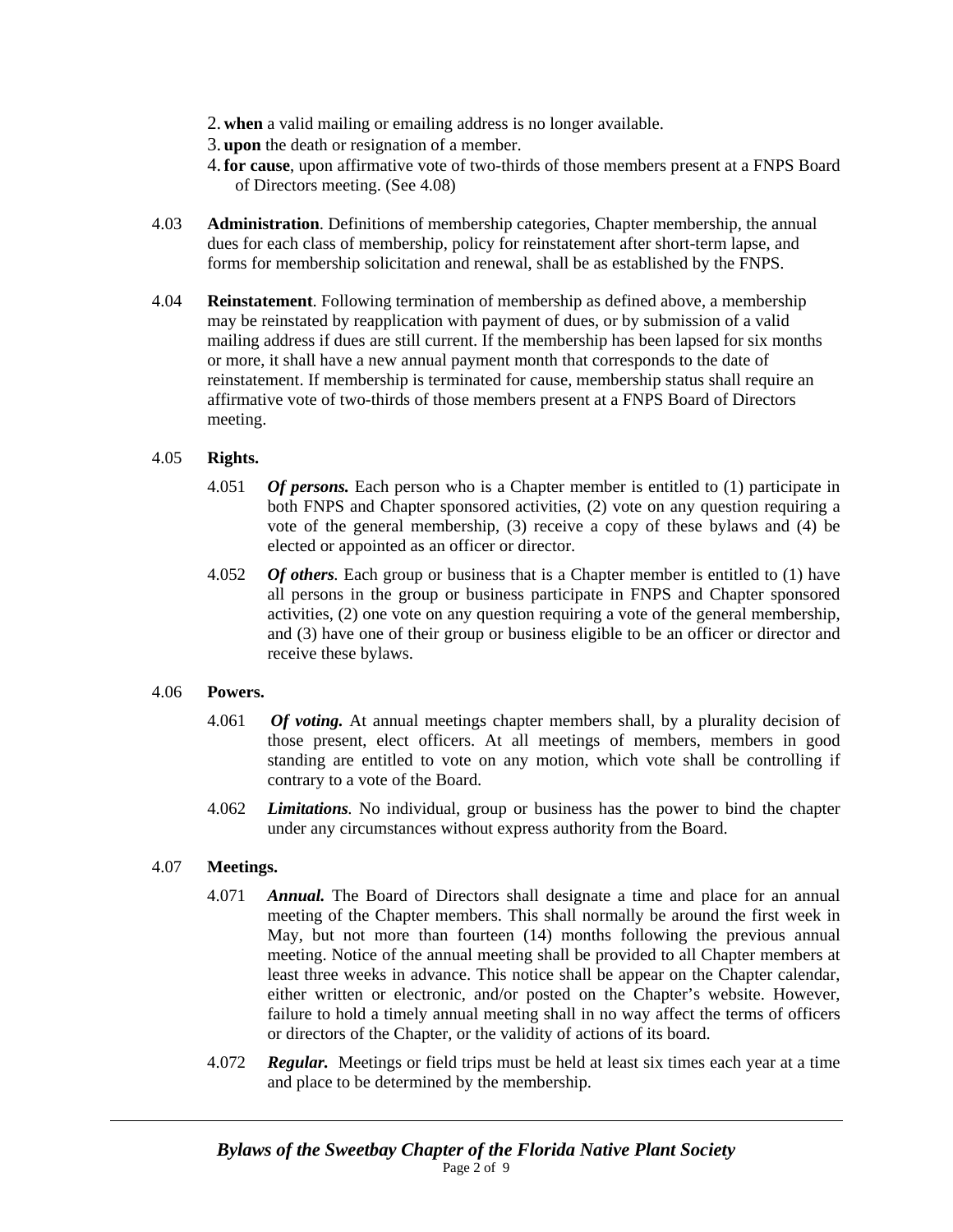- 4.073 *Other.* In addition to annual and regular meetings of members, meetings may be called at any time by (1) plurality decision of the Board of Directors or (2) by the president, or (3) by the president on petition of at least 20% of the members.
- 4.073 *Notice.* Notice of meetings shall give the purpose, date, time and location of the meeting, and unless otherwise specified in these bylaws shall be announced, posted and/or sent to Chapter members at least 48 hours in advance.
- 4.074 *Quorum.* A quorum shall consist of those Chapter members attending that meeting and shall be empowered to transact Chapter business on behalf of the entire Chapter membership.
- 4.075 *Location.* The location of all general meetings of the membership is subject to approval by the Chapter's Board of Directors.

#### 4.08 **Discipline**.

- 4.081 *Chapter Responsibility.* If a member is deemed by a two-thirds majority of the Chapter's Board of Directors to have committed acts inconsistent with or contrary to (1) written policies of the Chapter or FNPS, or (2) any environmental law, the Chapter shall refer the offense to the FNPS Board of Directors for further action. The Chapter shall be bound by the determination of the FNPS Board of Directors regarding the member in question.
- 4.082 *From FNPS.* All members are expected to conduct themselves with a regard for the environment consistent with the purposes of FNPS. When a member is convicted of violation of environmental law, or is deemed to have committed acts contrary to the written policies of FNPS, a two-thirds majority of the FNPS Board of Directors may order that their membership be terminated, or that renewal of their membership be denied. Subsequent reinstatement of a terminated membership shall be at the discretion of the FNPS Board.

## *Article 5.0 — Executive Committee*

- 5.01 **Organization.** The general management of the corporate and financial affairs of the Chapter shall be vested in the executive committee. It shall be the duty of the executive committee to be informed and active in overseeing the Chapter's operations and finances and its compliance with all policies, laws and requirements. The executive committee shall consist of either six or seven individuals: the immediate past president and six elected officers. The elected officers shall be the  $(1)$  president,  $(2)$  vice-president,  $(3)$  recording secretary, (4) membership secretary, (5) treasurer and (6) chapter representative. Except for the chapter representative, occupying more than one seat on the executive committee at a time is prohibited.
- 5.02 **Administration.** Members of the executive committee shall serve without compensation except reimbursement for actual expenses incurred or to be incurred. Three persons shall be required for a quorum. Meetings may be held at such times and places as the president shall decide. Executive Committee meetings may be any format as long as they are properly recorded and made available to the membership upon request.
- 5.03 **Qualifications**. Only FNPS members in good standing may be on the executive committee.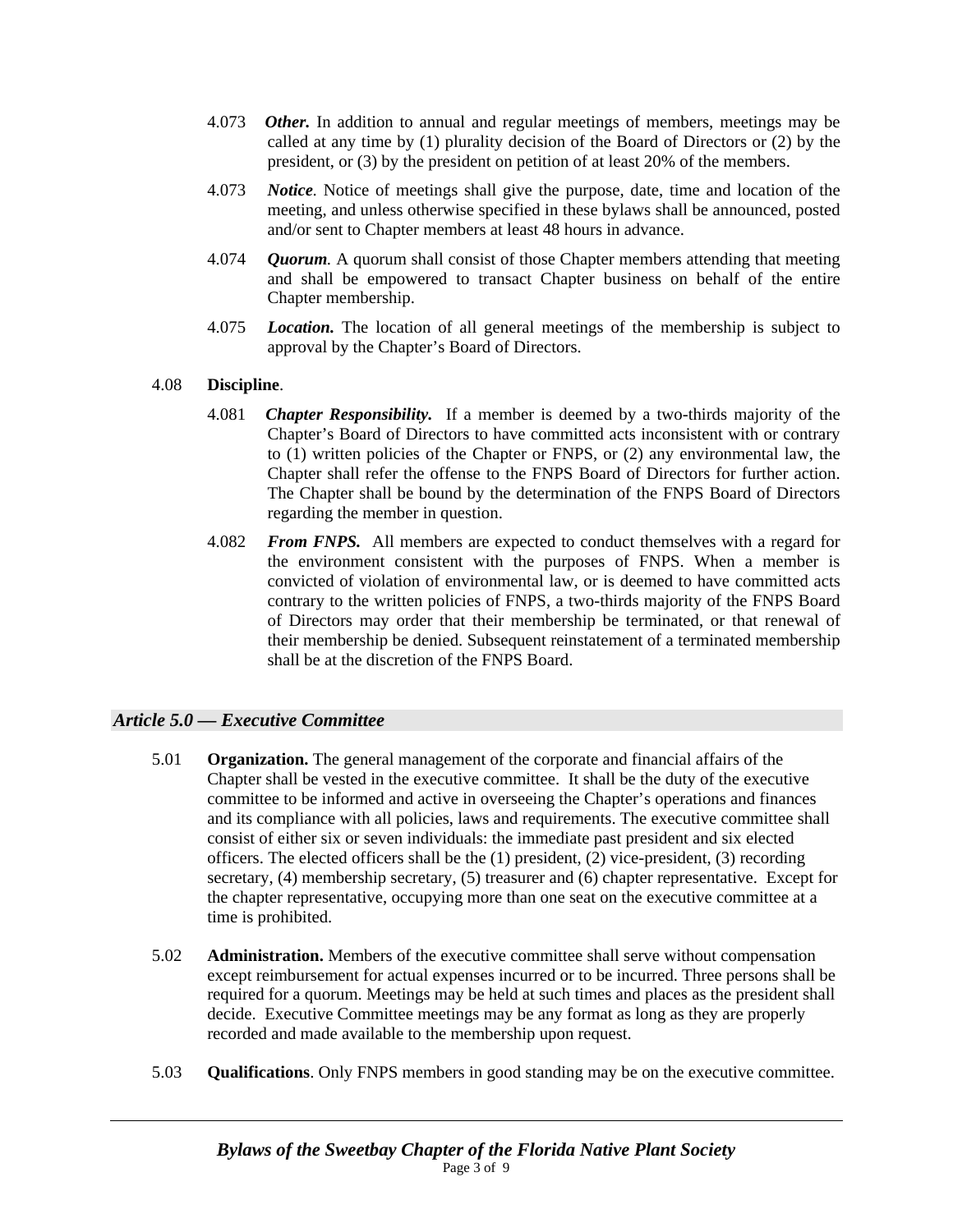5.04 **Elections.** All officers shall be elected by a plurality decision at the annual meeting of Chapter members present and voting. Only votes of Chapter members shall be counted during such election. Those elected shall take office as soon as possible and shall serve until duly replaced.

 Retiring officers are immediately eligible to be nominated for a different office. Retired officers are eligible for appointment to a vacant office.

5.05 **Nominations**. Prior to each annual meeting, the president shall appoint at least one Chapter member to a nominating committee, whose duty shall be to prepare a slate of one or more candidates for each office for presentation to the membership at the annual meeting. No member of a nominating committee shall be nominated for an office by that committee. The nominees shall be announced to the executive committee. Notice shall appear in Chapter publications, either written or electronic and/or posted on the Chapter's website. After the slate of the nominating committee is presented at an annual meeting, the chair shall ask for and present to the membership any other candidates that members present may propose. No person may be nominated without that person's consent.

#### 5.06 **Duties of the Executive Committee.**

- 5.061 *President.* As the principal officer representing the Chapter, the president shall (1) preside at all meetings of the members, the Board, and the executive committee, (2) have general supervision of Chapter affairs including communication to members, (3) ensure required documentation is provided in a timely fashion to the FNPS to maintain Chapter participation in the Group Exemption Letter (GEL), and (4) perform all such other duties that are either incidental to the office or delegated to the office by the executive committee.
- 5.062 *Vice-president.* The vice-president shall (1) exercise the functions of the president during the absence or disability of the president, (2) act as an aide to the president upon request by the president or the Board, (3) serve as a chair of a standing committee, and (4) have such other powers and duties as may be delegated by the executive committee or the president.
- 5.063 *Recording Secretary.* The recording secretary shall

 (1) keep, or cause to be kept, the notice and minutes of all meetings of the members, the Board, and the executive committee as well as documentation of actions taken on behalf of the Chapter without a meeting. Documentation shall include the following: (a) time and place of the meeting, (b) names and membership status of those present at meetings, and (c) the proceedings;

- (2) ensure that proper notice of meetings is given;
- (3) make minutes available to any Chapter member who may request them;
- (4) maintain a book of standing rules and policies

 (5) maintain a list of names, addresses and contacts of the Chapter's current directors and officers

 (6) keep written communications to all members generally or all members of a class within the past 3 years

(7) preserve Chapter documents; and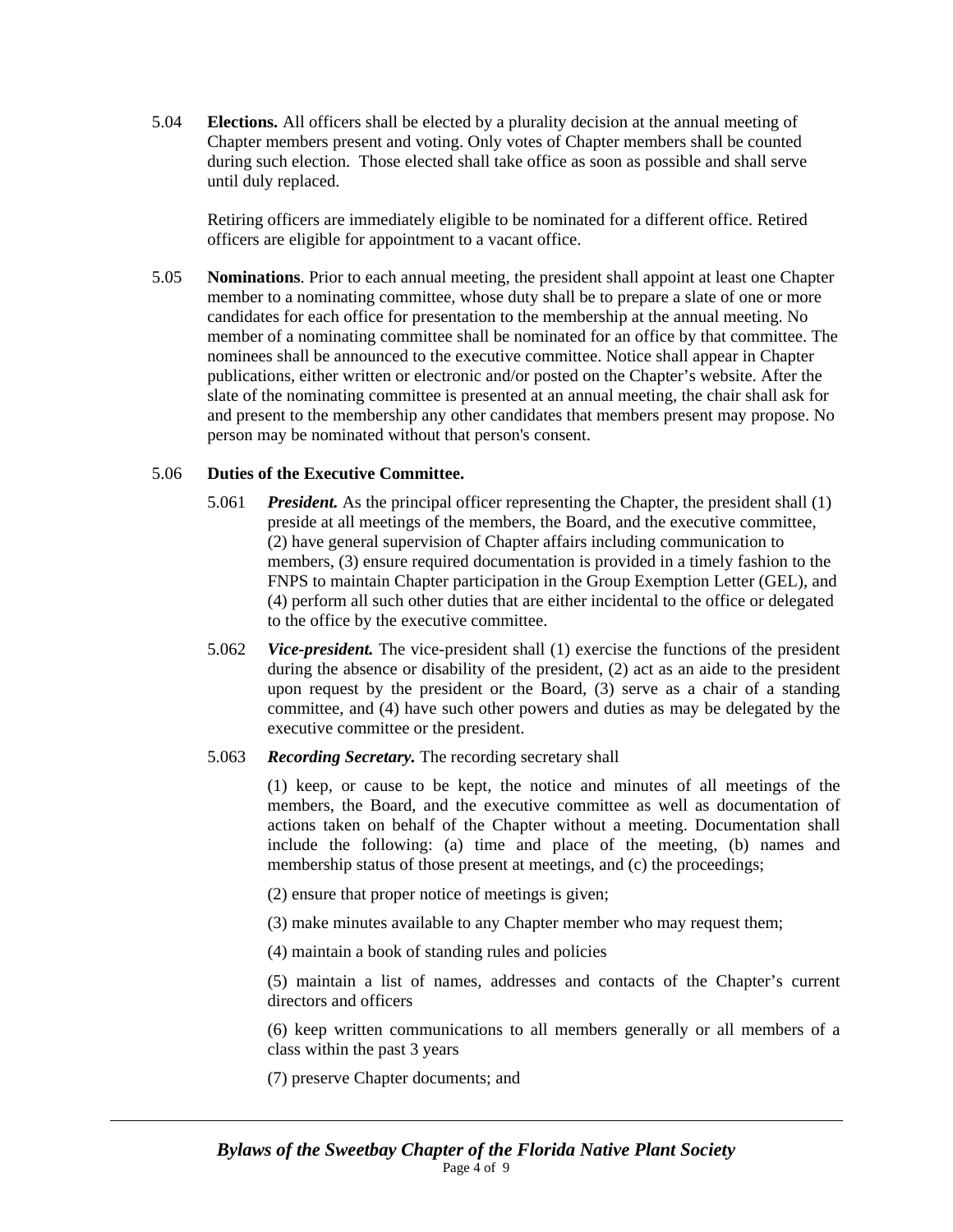(8) such other duties as delegated by the members, the Board executive committee, or these bylaws, in keeping with state and federal laws.

- 5.064 *Membership Secretary*. With guidance from the membership section of the FNPS Handbook, the membership secretary shall have the following responsibilities: (1) keeping and maintaining complete, accurate, and up-to-date records of the membership, (2) membership recruitment, (3) membership retention, (4) providing regular reports and updates regarding the membership to the executive committee, and (5) collecting, maintaining and reporting volunteer time expenditures for the Chapter.
- 5.065*Treasurer.* The treasurer shall have the following responsibilities:

 (1) keeping and maintaining complete, accurate, and up-to-date accounts of all financial transactions of the Chapter including assets, liabilities, receipts, and disbursements;

 (2) depositing all money and other valuables in the name and to the credit of the Chapter with such depositories as approved by the executive committee;

 (3) disbursing Chapter funds consistent with actions approved by the executive committee;

 (4) filing all financial-related reports required by local, state, or federal laws, such as (a) annual submission of Form 990 with the Department of Internal Revenue, (b) annual registration with the Department of Agriculture and Consumer Services under the Solicitation of Contributions Act, (c) an annual financial statement to meet Group Exemption Letter requirements, (d) application for a Sales Tax Exemption Certificate every five years, and (e) required taxes;

(5) providing all needed copies of reports to grantors or allied organizations;

 (6) giving the executive committee and the Board a report and account of the foregoing transactions on at least a quarterly basis with a written copy of the report to be given to the recording secretary for inclusion in the minutes; and

 (7) such other duties as delegated by the members, the Board, the executive committee, or these bylaws, in keeping with local, state, and federal laws.

5.0642 **Assistant Treasurer.** Upon the request of the Treasurer or upon the temporary absence or disability of the Treasurer, the President may, subject to the approval of the executive committee, appoint an Assistant Treasurer to execute all or a part of the duties of the Treasurer.

- 5.065 *Past President.* The past president shall exercise the functions of the president or vice president during the absence or disability of either or both officers and shall provide assistance and support as requested by any officer or Board of Directors in the furtherance of Chapter duties or goals. The past president is expected to serve as a chair of a standing committee.
- 5.066 *Chapter Representative.* The chapter representative is expected to participate in quarterly FNPS Board meetings to represent our Chapter. The chapter representative shall keep the FNPS informed of our activities and keep the Chapter attuned to FNPS initiatives and activities. The chapter representative shall act as an advisor to the executive committee and Chapter Board in regards to FNPS governance and policies. The chapter representative is entitled to only one vote on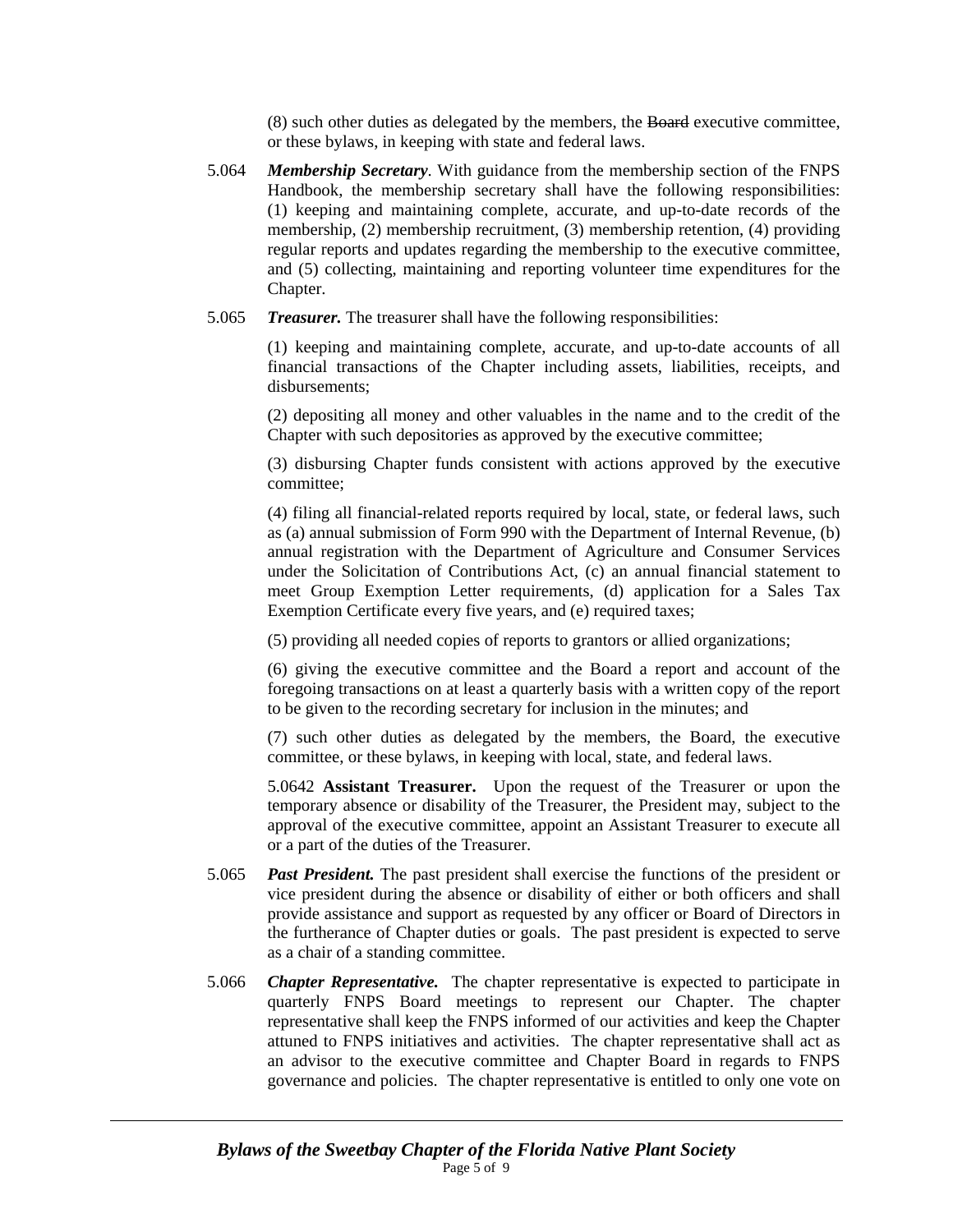the executive committee regardless of whether he holds one or two positions on said committee.

- 5.07 **Vacancy in office.** A vacancy in the office of an elected officer, other than that set forth in Section 5.0642, shall be filled at a meeting of the members, by a plurality decision. The term of any officer so elected shall be the unexpired term of the officer who created the vacancy. A vacancy in the office of past president may remain unless a previous past president is willing to fill the vacancy and is elected to do so by a plurality decision of members.
- 5.08 **Records**. Officers shall keep in an orderly way all documents and records relating to their responsibilities and duties, and shall deliver them to their successor at the expiration of their term of office.
- 5.09 **Removal**. The removal of an elected officer can only be done by plurality decision at a general membership meeting. However, an officer may be requested to resign at any time on the affirmative vote of a two-thirds majority of the executive committee whenever, in its judgment the Chapter will be best served thereby.

### *Article 6.0 — Board of Directors*

- 6.01 **Qualifications**. Only FNPS members are eligible to be directors.
- 6.02 **Composition**. The Board shall consist of the following directors: (1) all officers and the Past President (i.e. the executive committee), and (2) all standing committee chairs.
- 6.03 **Election**. Elections shall apply as follows: (1) officers shall be elected as set forth in Article 4 of these bylaws, (2) the past president – not elected as such but assumes this directorship upon election of a new president, and (3) standing committee chair directors – not elected but appointed by the president subject to ratification by the Board.
- 6.04 **Proxy**. The chapter representative may assign a voting proxy to another member of the Chapter, for delivery to the FNPS secretary. The voting proxy may take the form of a signed paper delivered to the FNPS Secretary or email to the FNPS Secretary originated by the chapter representative. If the chapter representative is temporarily unable to assign the voting proxy, the Chapter president may do so by signed paper or email to the FNPS Secretary and will state that he or she is acting on behalf of the chapter representative. Other members of the Board may not assign a voting proxy.
- 6.05 **Tenure**. Everyone elected or appointed to be a director shall take office immediately, and serve until duly replaced.
- 6.06 **Vacancy in office.** Director vacancies shall be filled for the unexpired term as follows: (1) executive committee – as set forth in Section 5.07 and, (2) standing committee chair directors – appointed by the president subject to ratification by the Board. Directorships (except chapter representatives as outlined in section 6.04) may not be transferred.
- 6.07 **Resignation**. A directorship shall terminate upon the director's resignation, death, or non-payment of dues.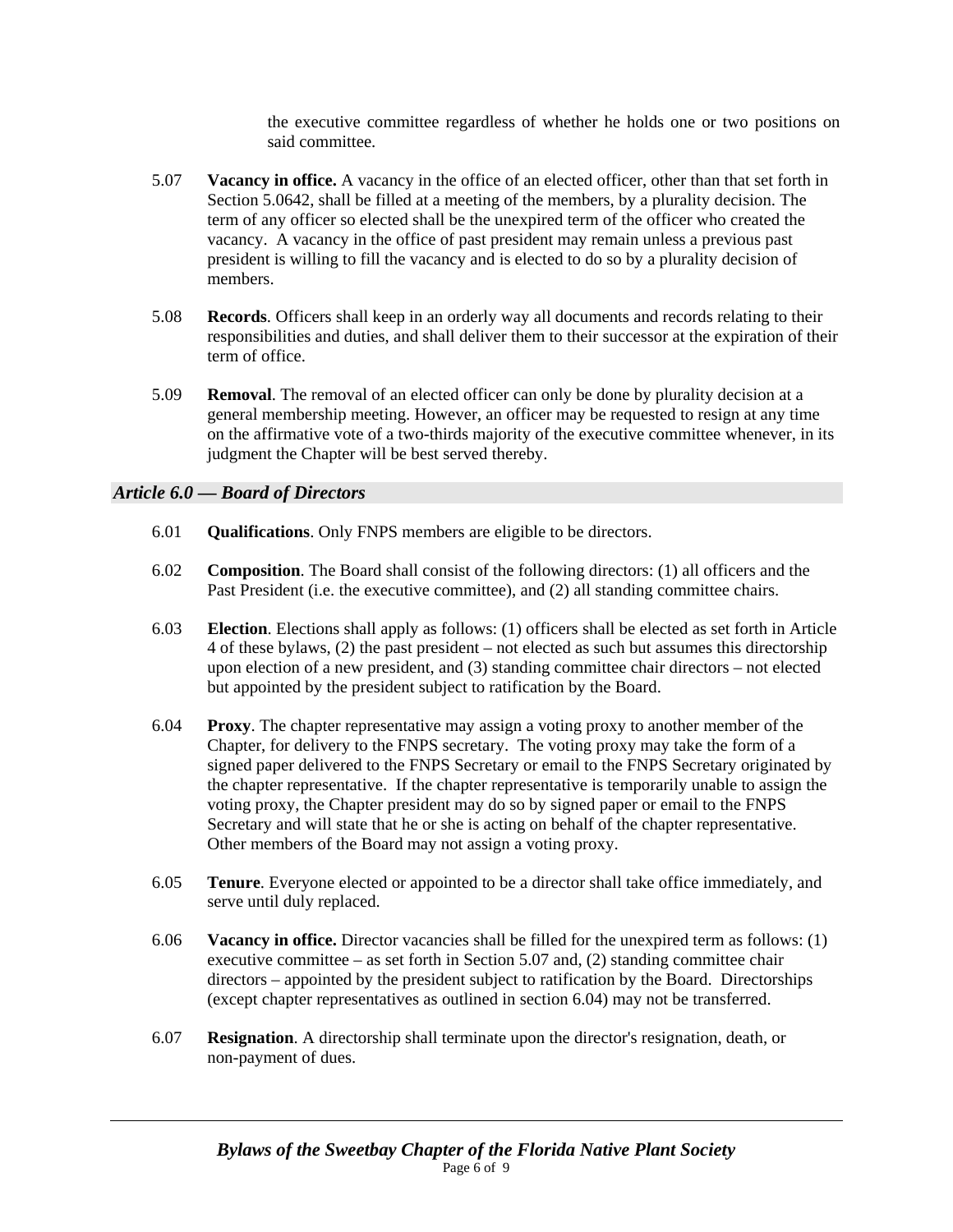### 6.08 **Meetings.**

- 6.081 *When.* The Board shall meet at least quarterly. The annual meeting of the Board shall be held no later than 30 days following the annual meeting of the Chapter members. At each meeting of the Board, the time and place of the next Board meeting shall be announced. Special board meetings may be called by the president or at the request of 25% of the directors. Notice of the time and place of all meetings, including the purpose of any special meeting, shall appear in Society publications, either written or electronic, and/or posted on the Society's website or mailed to any Board member requesting a written copy not less than seven days but not more than six weeks prior thereto.
- 6.082 *Quorum.* One-third of the Board of Directors shall be required for a quorum, which shall be empowered to transact business on behalf of the entire Chapter membership. All Board meetings are open to Chapter members, on a nonparticipating basis, except during discussion of personnel matters.
- 6.083 *Purpose.* The Board shall be responsible for planning and executing all Chapter activities outside of those provided for in Article 5 of these bylaws.

## *Article 7.0 — Committees*

- 7.01 **Creation.**
	- 7.011 *Temporary.* The president, the executive committee, or the Board may create temporary committees.
	- 7.012 *Standing.* The Board or the Executive Committee may create standing committees.
	- 7.013 *All committees.* The president may appoint their chairs subject to ratification of the Board. Members of the committees may be appointed by the president. Whoever creates a committee has the duty to establish and change its goals, and the power to terminate it and to end an appointment to it.
- 7.02 **Powers**. The powers of a committee are those given to it by whoever created it. When powers are not specified, the committee has all powers that are reasonably necessary to achieve committee goals, not otherwise restricted by these bylaws.
- 7.03 **Reports**. Each committee chair shall report on committee work to the Board (1) when directed by the president or Board, (2) at the end of a year after appointment even if not directed, and (3) upon notice of termination of the committee.
- 7.04 **Rules**. Committees may adopt their own procedural rules so long as they are not inconsistent with these bylaws and established procedures.

## *Article 8.0 — Financial Operations*

- 8.01 **Fiscal year.** The fiscal year shall correspond to the calendar year.
- 8.02 **Records.** The treasurer shall keep and maintain complete, accurate, and up-to-date accounts of all financial transactions of the Chapter including assets, liabilities, receipts, and disbursements. Records shall remain readily available for a period of 3 years, after which they shall be archived and stored in such a way they may be retrieved within a reasonable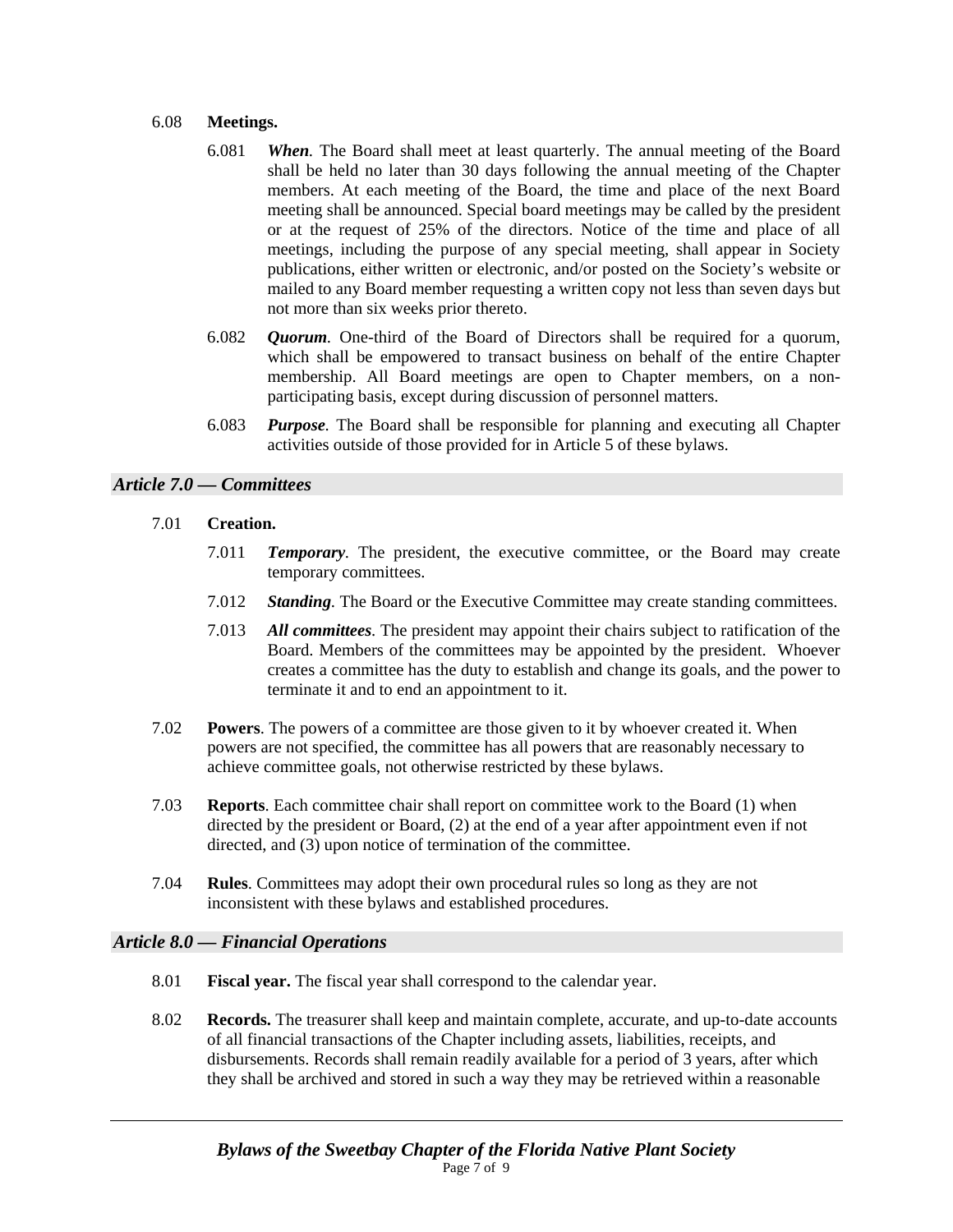period of time. Financial records may be inspected by any member or agent or attorney of any member or anyone specifically designated by law to do so at any reasonable time.

- 8.03 **Tax status**. The Sweetbay Chapter of the Native Plant Society shall be operated as a voluntary non-incorporated scientific, not-for-profit, tax- exempt organization subordinate to the Florida Native Plant Society as described in section  $501(c)(3)$  of the Internal Revenue Code (or corresponding provision of any later U.S. Internal Revenue law).
- 8.04 **Banking authorization.** Any check, draft, or authorization for the payment of any notes, sums of money, or other evidence of debt issued in the name of the Chapter shall require the signature of two Chapter officers. The Chapter shall maintain at least two but no more than four authorized signatures for every financial account. Only Chapter officers shall be authorized as signers. Authorizations shall be updated as often as necessary to comply with these bylaws.
- 8.05 **Limitations for financial expenditures.** Any monetary expenditure in an amount up to \$200 may be executed through the approval of no fewer than two Chapter officers authorized in accordance with Article 8.04. An affirmative decision by the plurality of the executive committee is needed to execute any contract, check, or obligation in an amount of \$200 to \$500. Any amount in excess of \$500, excluding previously approved monthly obligations, shall be submitted to a meeting of the members and shall be executed upon an affirmative decision by the plurality of members present and voting.

### *Article 9.0 — Parliamentary Authority*

For all meetings, the rules contained in the current edition of *Robert's Rules Of Order, Newly Revised* shall govern the Society in all cases to which they are applicable, and in which they are not inconsistent with these bylaws and any special rules of order the Society may adopt.

#### *Article 10.0 — Amendment*

- 10.01 **Method.** These bylaws may be amended by an affirmative vote of three-fourths of the members present at any regular meeting of members.
- 10.02 **Copies**. A copy of proposed amendments shall be mailed to any member on request, and shall be made available to any member at a meeting where amendment is being considered. After amendment, an amended copy of these bylaws shall be posted on the Chapter's website and provided to each member of the executive committee.

#### *Article 11.0 — Dissolution.*

- 11.01 **Cause.** Should the Chapter become inactive for a period of 12 consecutive months, it may be dissolved upon majority vote of the FNPS Board of Directors.
- 11.02 **Property.** Upon dissolution, no chapter or state property shall be retained in the possession of any member. In the event of dispute about ownership of property or responsibility of obligations, any member of the Chapter may bring the matter before the FNPS Board for voluntary arbitration. Property of the Chapter remaining after paying or adequately providing for the debts and obligations of the Chapter shall be distributed for one or more exempt purposes within the meaning of  $501(c)(3)$  of the Internal Revenue Code, or corresponding section of any future federal tax code; or shall be distributed to a federal, state, or local government entity for a public purpose. In no event shall any earnings or